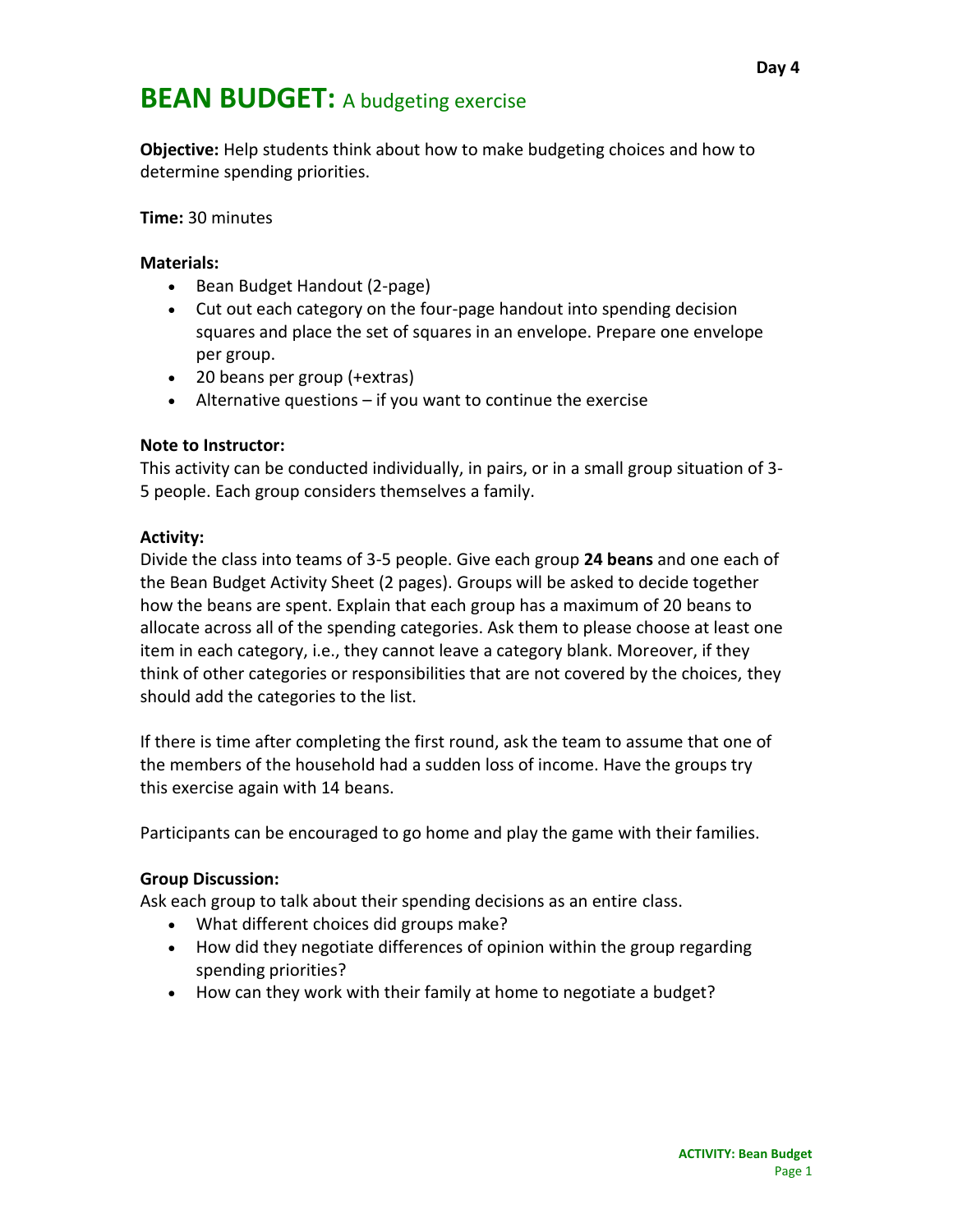### **Additional Questions – to use after the 1 st round (BE SURE TO ADD EXTRA BEANS)**

Do you own a car? If so, it just broke down. The mechanic tells you it's going to cost a lot to fix it. Return 2 beans to the pot.

Time for vacation or something nice! Have you been saving for recreation? Congrats! You've saved enough money for it -- enjoy. You can now move that bean to a different position, if you would like to. But what if you haven't been saving for it? You put the vacation on your credit card and pay a lot of interest. Return 2 beans to the pot.

Fast forward one year: The economy has been bad and a lot of people working in the auto industry got laid off. Your family had one person working in the auto industry who lost his/her job and income. Return 2 beans to the pot.

Since the auto industry needs to find a way to recover, the companies decide to promote their best managers and pay them extra. Your family has one person who got promoted. You get 2 extra beans!

Did you have direct deposit set up? Congratulations, as a result of direct deposit, you never forgot to save, so your savings have grown faster than they would have otherwise. You get 2 extra beans!

Fast forward three years: Have you been taking classes to increase your earning potential? Congrats! Your hard work has paid off -- you got a job that pays more. You get 4 extra beans!

Fast forward ten years: The child in your family has grown up and wants to go to school. Your child got some scholarships, but needs extra money for tuition. If you've saved for your child's education, keep all of your beans (you can now move those beans to a different position, if you'd like). If you haven't, return 4 beans to the pot.

One of your family members is finally retiring. Yay! After the retirement party ends, you realize that social security benefits are much less than the amount this person used to earn. If you've saved for retirement, you have enough money saved up. If you haven't, return 4 beans to the pot.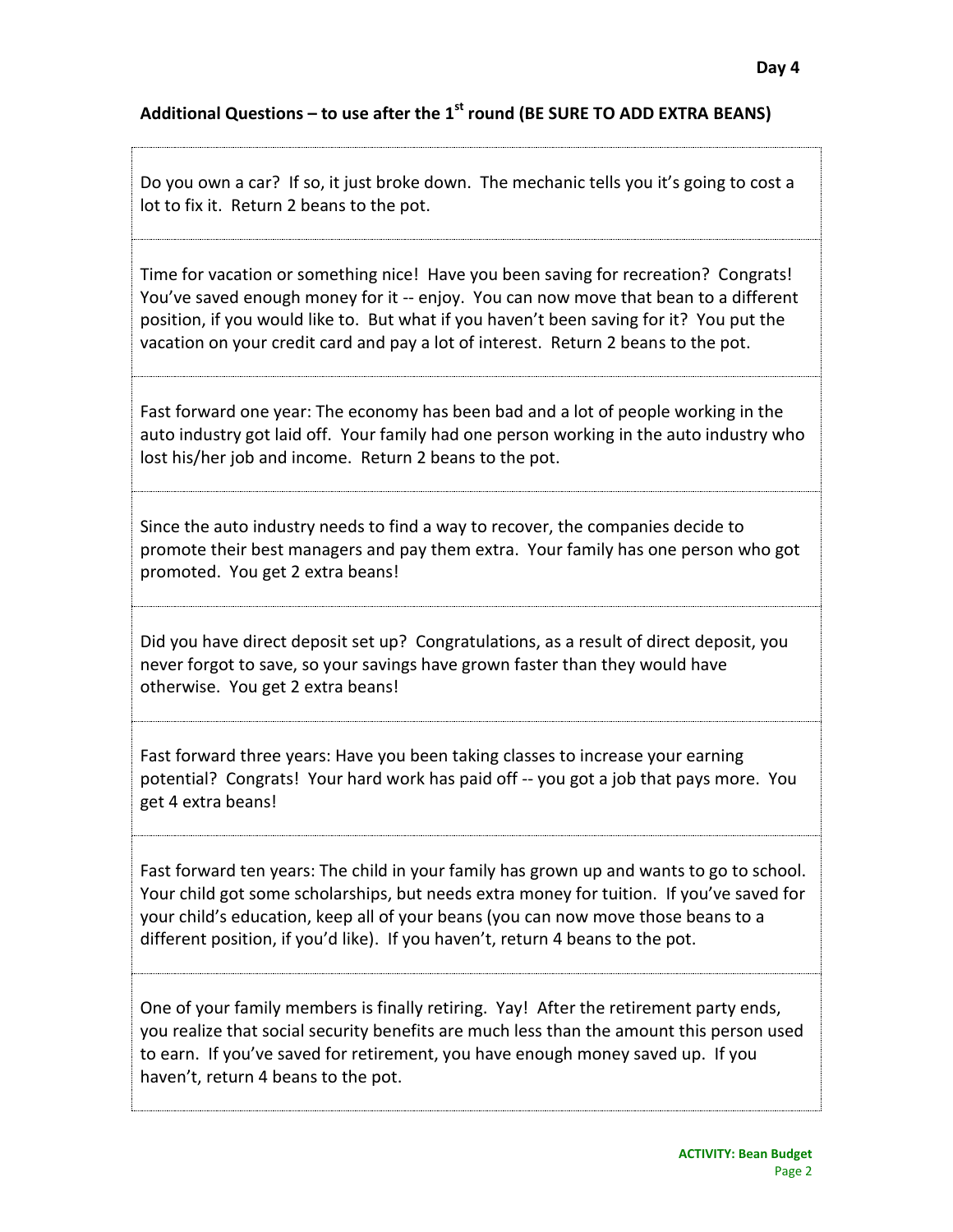# **BEAN BUDGET**

| <b>Expenses</b>                                                 | \$\$\$         | One | Two | Three | Four |
|-----------------------------------------------------------------|----------------|-----|-----|-------|------|
| <b>HOUSING</b>                                                  |                |     |     |       |      |
| Live with my folks                                              | $\mathbf{1}$   |     |     |       |      |
| Rent a house with friends                                       | $\overline{2}$ |     |     |       |      |
| Rent an apt. by myself                                          | 3              |     |     |       |      |
| Buy a house (pay for mortgage, taxes, ins)                      | $\overline{4}$ |     |     |       |      |
| <b>FOOD</b>                                                     |                |     |     |       |      |
|                                                                 |                |     |     |       |      |
| Cook at home & bring lunch to work                              | $\mathbf{1}$   |     |     |       |      |
| Eat out several times per week                                  | $\overline{2}$ |     |     |       |      |
| Eat out for every meal                                          | 3              |     |     |       |      |
|                                                                 |                |     |     |       |      |
| <b>TRANSPORTATION</b>                                           |                |     |     |       |      |
| Walk, bike or bus                                               | $\mathbf{1}$   |     |     |       |      |
| Buy and insure used car                                         | $\overline{2}$ |     |     |       |      |
| Buy and insure new car                                          | 4              |     |     |       |      |
|                                                                 |                |     |     |       |      |
| UTILITIES (GAS, ELECTRICITY)                                    |                |     |     |       |      |
| Conserve by wearing sweaters indoors and<br>turning out lights. | $\mathbf{1}$   |     |     |       |      |
| Heat and lights are always on!                                  | $\overline{2}$ |     |     |       |      |
|                                                                 |                |     |     |       |      |
| <b>PHONE</b>                                                    |                |     |     |       |      |
| Still on the parents' family plan                               | 0              |     |     |       |      |
| Cell phone w/limited texting                                    | $\mathbf{1}$   |     |     |       |      |
| Smart phone w/web access & texting                              | $\overline{2}$ |     |     |       |      |
|                                                                 |                |     |     |       |      |
| <b>CLOTHING</b>                                                 |                |     |     |       |      |
| Thrift store purchases only                                     | $\mathbf{1}$   |     |     |       |      |
| Shop at discount store or big sales                             | $\overline{2}$ |     |     |       |      |
| Buy regular clothing                                            | 3              |     |     |       |      |
| Fashionista - must look good!                                   | 4              |     |     |       |      |
|                                                                 |                |     |     |       |      |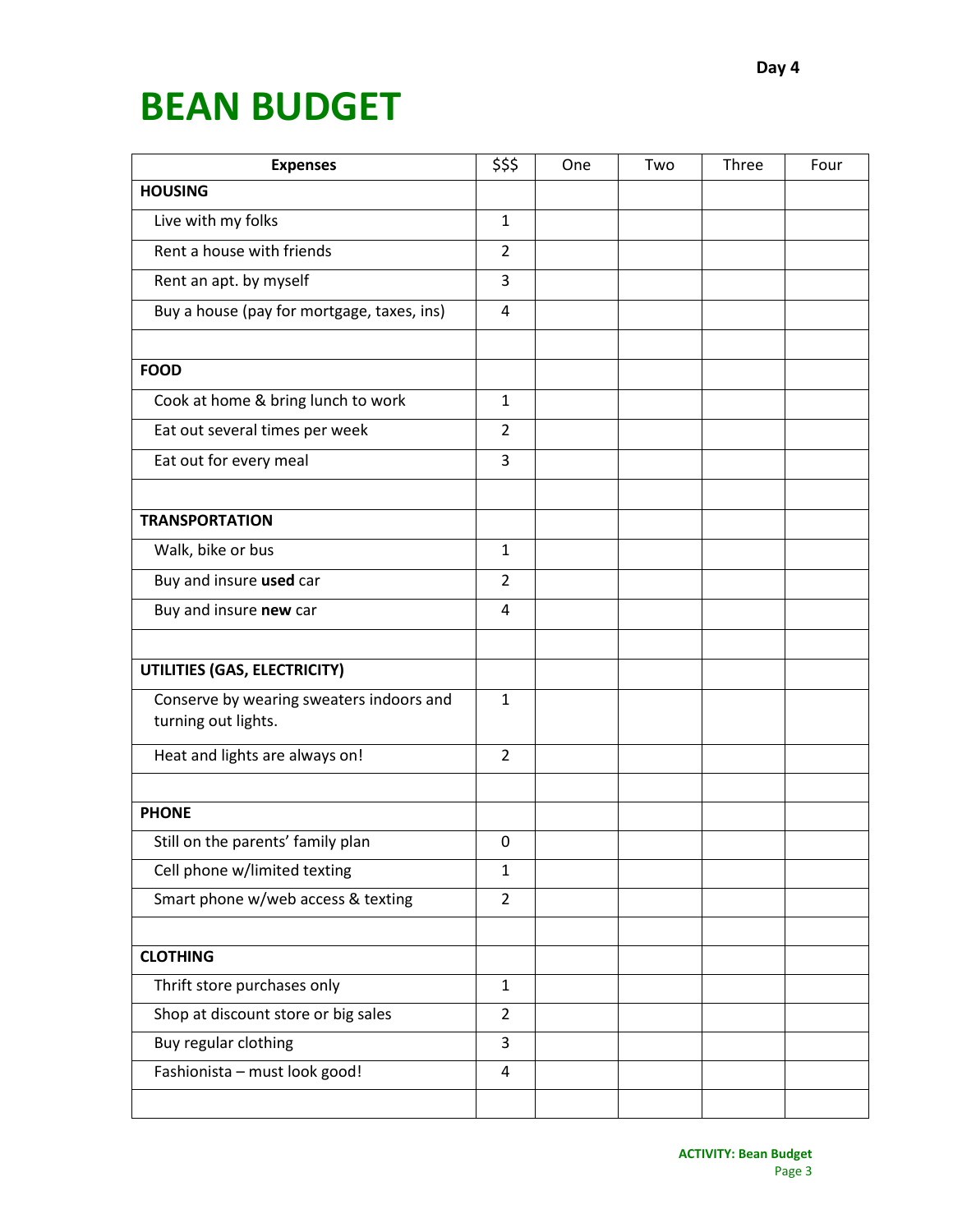| <b>ENTERTAINMENT</b>                            |                |  |  |
|-------------------------------------------------|----------------|--|--|
| Free events, visits with friends, walks,        | $\mathbf{1}$   |  |  |
| Netflix, etc                                    |                |  |  |
| Go out to dinner & movie or concert at least    | $\overline{2}$ |  |  |
| twice a month<br>Cable TV, go out every weekend | 3              |  |  |
|                                                 |                |  |  |
| <b>GIFTS</b>                                    |                |  |  |
| Your smile is your gift                         | 0              |  |  |
| Give small gifts, with lots of love             | 1              |  |  |
| You only buy the nicest gifts for your close    | 3              |  |  |
| friends and family.                             |                |  |  |
| Never met a holiday or person you didn't        | 4              |  |  |
| want to celebrate!                              |                |  |  |
|                                                 |                |  |  |
| <b>DEBT</b>                                     |                |  |  |
| Pay debts after negotiating lower rates         | 1              |  |  |
| Pay credit card, medical & student loans        | $\overline{2}$ |  |  |
|                                                 |                |  |  |
| <b>FINANCIAL SERVICES</b>                       |                |  |  |
| Use a bank with no fees, avoid ATMs w/ fees     | $\mathbf{1}$   |  |  |
| Use a bank with fees, ATM fees                  | $\overline{2}$ |  |  |
| Use check cashing                               | 3              |  |  |
| Use bank and bounce checks regularly            | 4              |  |  |
|                                                 |                |  |  |
| <b>TAXES</b>                                    |                |  |  |
| Get free tax assistance                         | 0              |  |  |
| Pay for tax preparation help                    | $\mathbf{1}$   |  |  |
|                                                 |                |  |  |
| <b>HEALTH INSURANCE</b>                         |                |  |  |
| Buy catastrophic health coverage only           | 1              |  |  |
| Buy health and disability                       | $\overline{2}$ |  |  |
| Buy health, disability, and life insurance      | 3              |  |  |
|                                                 |                |  |  |
| <b>SAVINGS</b>                                  |                |  |  |
| Set up direct deposit for savings accts         | 0              |  |  |
| Put money in emergency fund                     | $\mathbf{1}$   |  |  |
| Invest in an IRA or 401k for retirement         | $\overline{2}$ |  |  |
| Save for a goal (vacation, new ski gear, etc)   | 2              |  |  |